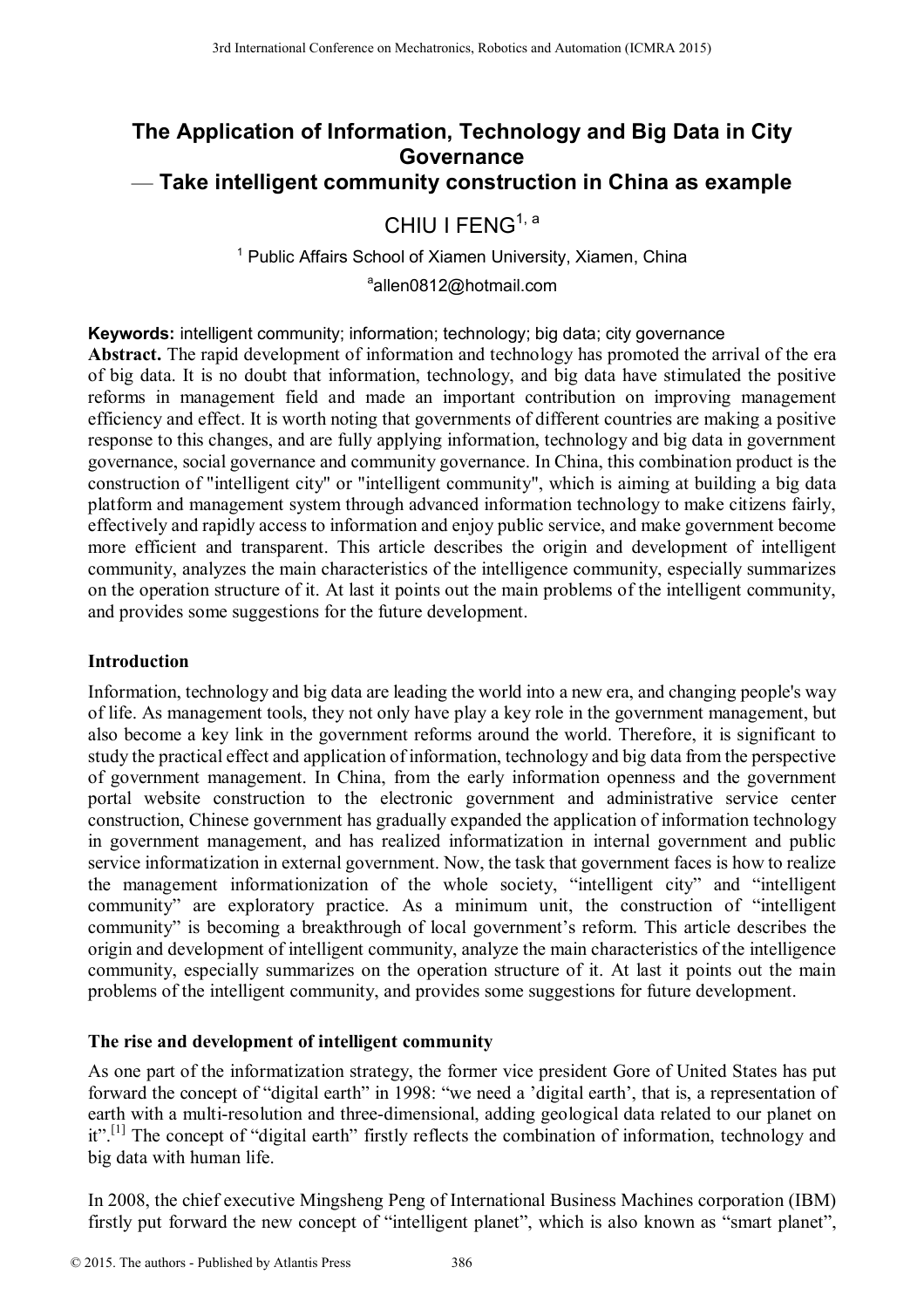aiming at embedding and equipping sensors into different objects, such as electrical grid, railways, bridges, tunnels, roads, buildings, water supply systems, dams, oil and gas pipelines, and are widely connected to form the so-called "Internet of things", then connect all the "Internet of things" to realize the integration of human society and physical system.<sup>[2]</sup>In 2009, IBM sized the opportunity to hold 22 forums about "intelligent city" and communicated with more than 200 mayors and nearly 2000 government officials. After these forums, the concept of intelligent city was widely accepted by people and has attracted Nanjing, Shenyang, Chengdu, Kunshan and other cities to make strategic cooperation with IBM. In 2010, IBM officially put forward the vision of "intelligent city" and hope to make contribution to the development of China and the whole world. <sup>[3]</sup>Based on the application of a new generation of information technology, "intelligent city" is defined in the IBM's white paper of "intelligent city in China" as: (1) comprehensive connection. Using intelligent sensing equipment to gather urban public facilities into net and induce core operation system of urban government in time; (2) full integration. "Internet of things" and Internet system is completely butt fusion; (3) encourage innovation, namely, government and enterprises take science and technology innovation based on the infrastructure of "intelligent city"; (4) coordinated operation. Different participants from key systems can collaborate efficiently.

Development so far, intelligent city has become the combination product of internet of things, cloud computing, mobile internet, other new generation of information technology and the needs of urban sustainable development. It also represents a new concept and a new model of urban development in today's world, reflects the integration of industrialization, information urbanization and agricultural modernization. To realize intelligent city, IBM has introduced a variety solutions, including intelligent power, intelligent health, intelligent transportation, intelligent supply chain, intelligent banks and so on.

City is the development product of human civilization, and the community is the basic part of city. As the urban survival and development carrier, the intelligent of community is the concentrated reflection of intelligent city. The construction of "intelligent community" aims at introducing concept of intelligent city into community, taking well-beings of citizens as a starting point and providing convenience for community citizens through building intelligent community to accelerate the construction of harmonious community and promote regional social progress. Seeing from the function, intelligent community takes community service as core task, provide residents with safe, efficient and convenient intelligent services and fully meet the resident's survival and development requirements.

Currently, there is no complete description about the definition of intelligent community. Most of the description focus on the technical level and emphasis on the intelligent community that is supported on internet of things and intelligent products. Chinese scholar Zhangpeng assured that intelligent community is a community with new management pattern based on a large-scale information intelligent process, forming by intelligent construction of residential buildings, household, medical treatment and community service through network communication technology such as Internet, Internet of things and sensor network.[4] However, this definition also focus on technical level. On the contrary, the definition by Wang jingchun and others is more in line with" intelligent community" , namely, the intelligent community should take enhancing the service level and strengthening management ability as the goal, according to the actual requirements and potential needs of citizens, management task of community and its development direction to make full use of information technology to realize intelligent of information acquisition, transmission, processing and application, and then establish modern community service and intensificated community management system, form the new mode of community with resource integration, suitable environment and great benefit. $[5]$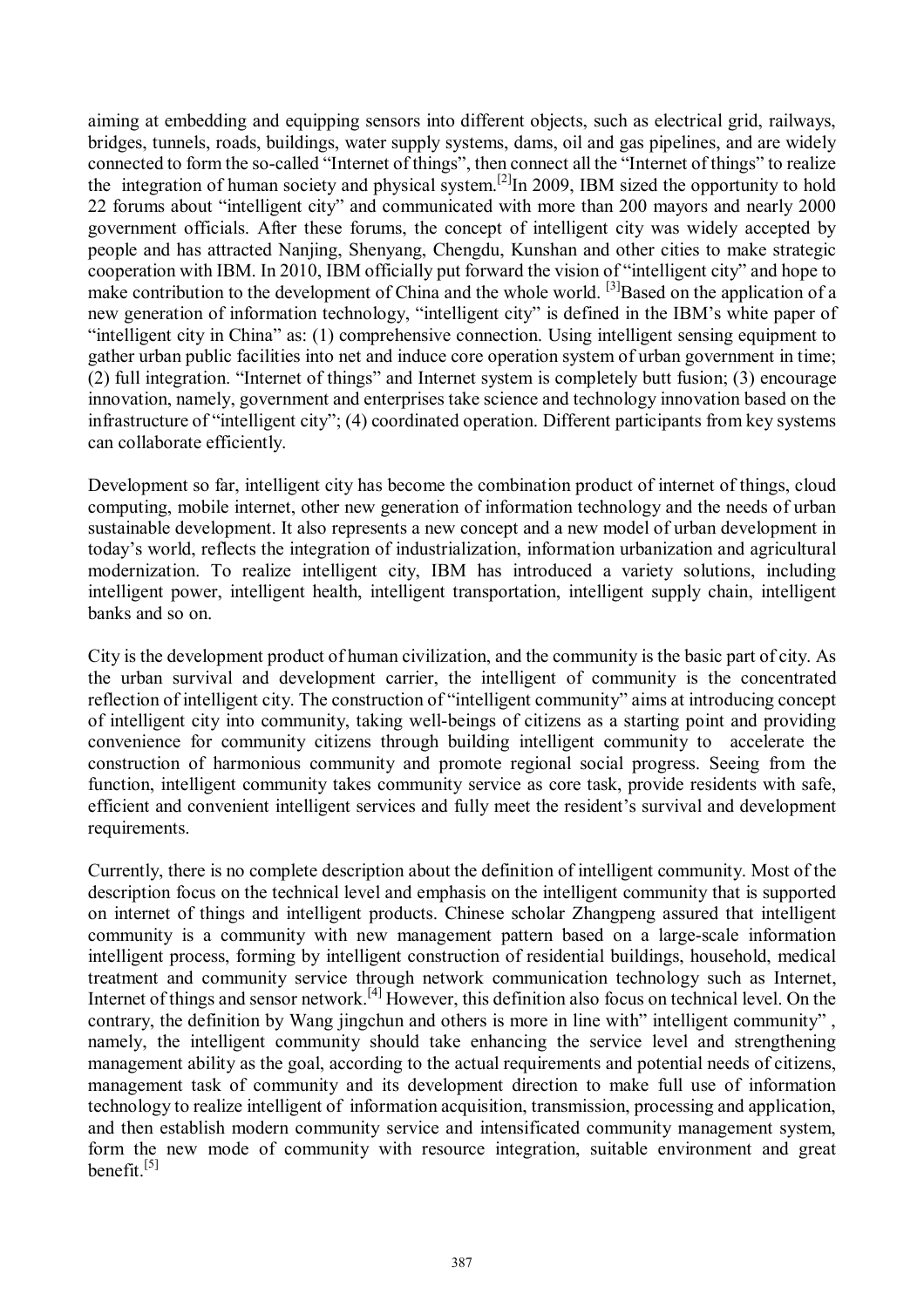#### **The main characteristics of intelligent community**

#### Taking Improving Community Governance Ability as Goal

Actually, intelligent community means to support and transform community service and management process by integrated application of modern science and technology. On the one hand, the application of the technology can make the community managers free from multifarious work and then greatly improve the efficiency and quality and save time to do more meaningful work. On the other hand, the application of the technology can perfect service process, increase the content of the service and management and reduce the waste of manpower from bull management, all these can make the residents get more comprehensive and thoughtful service. At the same time, the accuracy and efficiency of technology also can help the community to get more useful information and broaden horizons. The intelligent has made community work become more efficient, greatly reduced the situation with time consuming and inefficient and improved the management ability of community and capacity of service supplement.

#### Taking Continually Promoting Community Intelligence as stimulus

There are a large number of information related to population, environment, consumption and fire security in community every day. How to receive and handle these information is the core task of community. The intelligent community takes advantage in doing this and aims to acquire, classify, storage and handle these information timely and effectively, and analyze and forest residents 'status, behavior characteristics and service requirement from huge amounts of information through intelligent technology such as knowledge discovery and etc. In addition, intelligent system of intelligent community will also find the essence contents reflected by image information and the automation level of data center. It can further to optimize infrastructure and improve the efficiency of resource to realize the community resource sharing when technology and scale would reach a certain degree, and the integration of infrastructure and resource virtualization would become more mature.

# Taking Guarantee Open and Dynamic of Information System as Base

It need to have a long-term plan, compatible ability, access ability and adapt ability in the construction and operation process of intelligent community. Open and dynamic are the indispensable features for intelligent community. Firstly, the technology that intelligent community relies on is in continuous development and need to update frequently. Secondly, the complex problems came from residents is changing every day, which needs flexible data system to solve these problems. Thirdly, as a basic unit in city, community needs advanced and open management system to adapt to various tasks from upper level institutions as well as service requirements from residents.

#### Taking Meet Citizens' Diversified Service Requirements as Core Task

Community is a linked group developing through life and culture interaction between community residents and community managers. Because the essence of intelligent community is to provide service for its residents, fully meeting diversified, humanized and personalized demands and requirements for residents through intelligent community featured by modern science and technology is very important. Firstly, the residents in the community can obtain and use the corresponding community resources through information sent by community system terminal. Secondly, community manager can change management means to provide better service to residents by informationization construction. At last, intelligent community can make the communication between residents and managers more effective and convenient, which is conducive to the development of the community.

# **The Operation Structure of Intelligent Community**

The operation of intelligent community contains serveral related system(See Figure1), the following figure shows the systems and processes of intelligent system.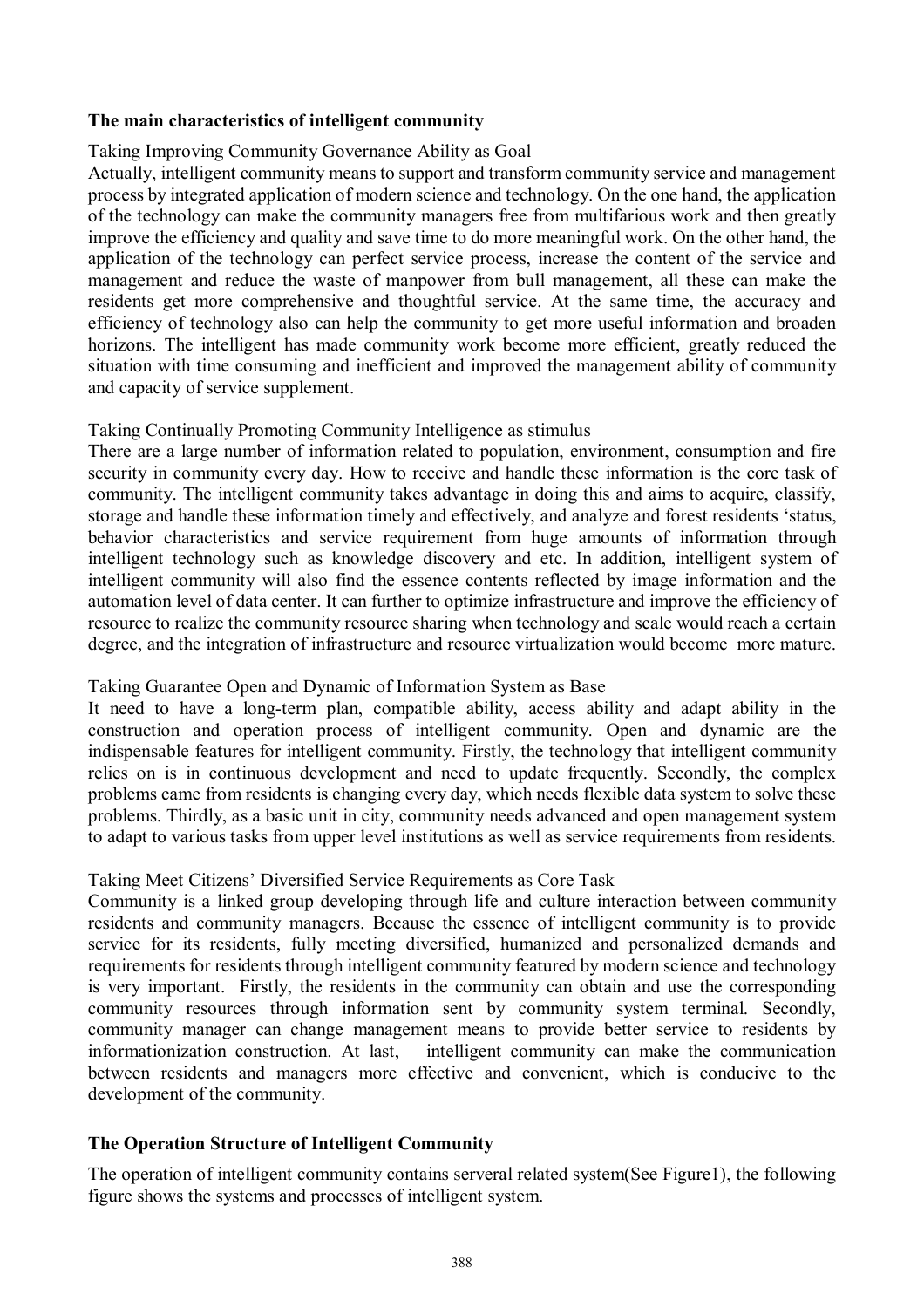

Figure1 The operation structure of intelligent community

#### **The problems existing in intelligent community construction**

#### The Imbalanced Development of Intelligent Community

First of all, the development of intelligent community is imbalance from region to region. Due to the high cost of intelligent community construction, and other effects such as economic level and consumption level, the development of the intelligent community in China is imbalance between different regions and cities. The intelligent communities is mainly constructed in developed cities and coastal cities, such as Beijing, Shanghai, Shenzhen, and Guangzhou. Second, there is digital divide between communities and residents. The different capacity to receive information and culture degree between residents, couple with different economic level between communities have made the significant digital in their ownership in the information product (equipment) and the use of information technology. At the same time, the different understand and demand of intelligent service between different residents make they choose different service means and methods, which has caused this part of residents cannot become the true users and the beneficiary of intelligent community.

#### The Lack of Effective Guarantee Mechanism

First, the lack of effective top-level design. At present, there is no clear academic definition on intelligent community as well as uniform design and construction standards in China. Therefore, China has not formed the universal basic framework of service system of intelligent community. Second, the products and technology solutions of intelligent community are not yet mature. Although there are community applications combined with the internet of things, they all still in the pilot phase, and the application requirements are not enough and has not realize interconnection between terminals and service systems. On the other hand, due to high cost of intelligent products, one part of communities and residents cannot join in the intelligent community. Third, the lack of proper operating mode. Because the intelligent community proposed time is shorter, the service mechanism is not sound, and the support capability is not strong. Hence, the social participation mechanism remains to be perfect. The existing Beijing model, Guangzhou model and Hangzhou model have different characteristics with different advantages and disadvantages. Therefore, effective operation mode is still need to be explored by participants of the whole industry chain.

#### Low Degree of Integrated Service System

First, the access to information of service system in intelligent community is single. At present, the most intelligent communities are still in the primary stage. The residents are mostly connect service platform by smart cards, visual telephone and community public service terminals. However, they are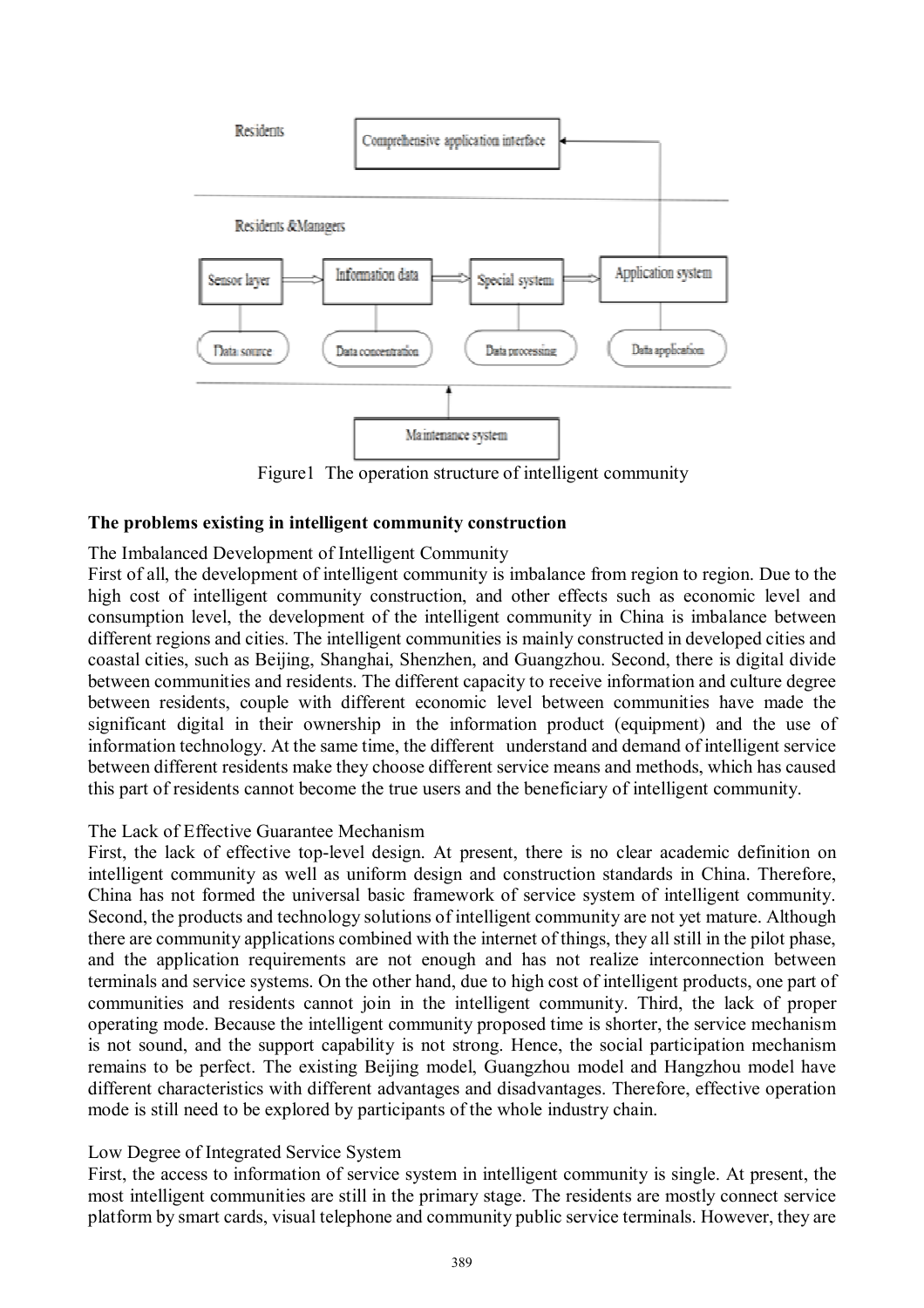unable to realize the multi-channel, multi-type, and convenient remote mobile service. Second, the low level of intelligent community service provision. Currently, intelligent community system can only provide limited and basic service. The incomplete module construction of foundation platform and function application layer have led to the low efficiency of information interaction and service provision. In addition, the poor compatibility and openness of intelligent products have increased the difficulty to manage and maintain equipment and system, as well as bring a lot of inconvenience to system integration and data sharing in the future. Third, different communities service platform are developed alone. Intelligent community service platform are basically separated custom only with community characteristics and cannot achieve a wide range of coverage. System operating cost is high and the repeat development and utilization of the space is lesser.

# The Lack of Corresponding Management and Service Talents

The management and operation of intelligent community requires a lot of technical expertise, management talents and general information professionals. However, the managers in existing communities are older with low education, they have no capacity to use technology and handle information system.

#### **The suggestions to perfect intelligent community**

Government in China should take actions to enforce the construction of intelligent community, the following steps and suggestions can be useful.

Perfect Intelligent Community Service Infrastructure to Achieve Resource Sharing

Government should first choose the appropriate layout and reasonable construction ways according to the geographical conditions, the specific situation of the community population, efficiency of service facilities, requirements of residents and development trend of community in the future. Furthermore, government should encourage communities to build "integrated network" service platform that is consist of telecommunication network, Internet and television to maximize the development and utilization of resources, so as to realize the full use of data resources, information resources and infrastructure resources of intelligent community.

Promote the Construction of Communication Network Facilities and Community Perception Network

On the one hand, it need to speed up the wireless network construction, such as wireless LAN, WIFI and 3G and actively promote integration and transformation of digital network to build communication network to adapt to a new generation of high definition TV and transport demand of IPTV. The last goal is to construct a seamless information network that can cover private house and public space. On the other hand, government should promote the construction of community security perception network, strengthen the construction of video surveillance network and visual access network, and speed up building a network of environmental perception to strengthen the community's perception of the street light, noise, waste and air condition.

# Set Up a Learning and Promotion Model for Intelligent Community

Based on the study of community service platform, government should choose reasonable community service model and construct community service platform that can meet regional environment and lifestyle characteristics. Government can set up demonstration plots for intelligent community for 2-3 years in cities with different models, such as the developed urban community with young, retirement community with elders, the integration community with of urban and rural population and the island or mountain community. In addition, government should learn experience and suggestions from local residents and management departments, and summarize lessons to create better intelligent community.

Cultivate Professional Talents for Intelligent Community